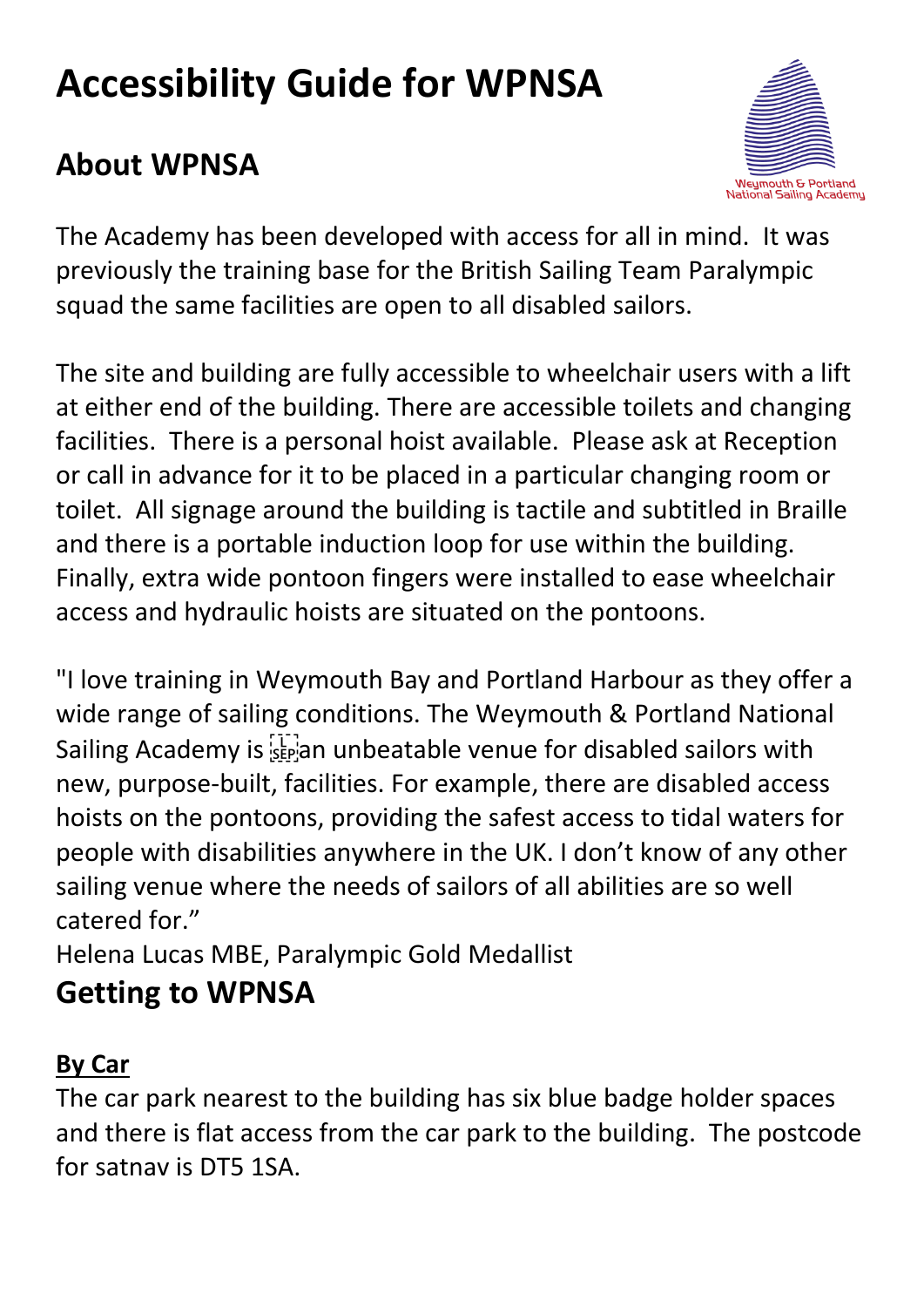#### **By Bus**

The local buses are run by First Bus. The 501 route stops outside of WPNSA; however, this is currently a limited summer service. The nearest bus stop for when the 501 route is not running is at Victoria Square which is 0.6 miles away and is the number 1 route. There are not any hills on the journey from Victoria Square to the Academy.

First Bus accessibility information: [https://www.firstgroup.com/bus](https://www.firstgroup.com/bus-accessibility)[accessibility](https://www.firstgroup.com/bus-accessibility) First Bus Customer Services: 0345 646 0707

**By Train**

The nearest railway station is in the centre of Weymouth, which is a 20-minute road journey to the Academy. Both the number 1 and 501 buses stop outside of Weymouth Railway Station.

South Western Railway assisted travel information:

[https://www.southwesternrailway.com/travelling-with-us/assisted](https://www.southwesternrailway.com/travelling-with-us/assisted-travel)[travel](https://www.southwesternrailway.com/travelling-with-us/assisted-travel)

South Western Railway assisted travel helpline: 0800 528 2100 (freephone)

#### **By Coach**

National Express offers accessible direct coach travel from London to Weymouth. Other routes will involve indirect travel. For details on routes, timings and cost, please see their [website](https://www.nationalexpress.com/en) or call their Assisted Travel Team.

National Express accessibility information: <https://www.nationalexpress.com/en/help/accessibility> National Express Assisted Travel Team: 03717 818181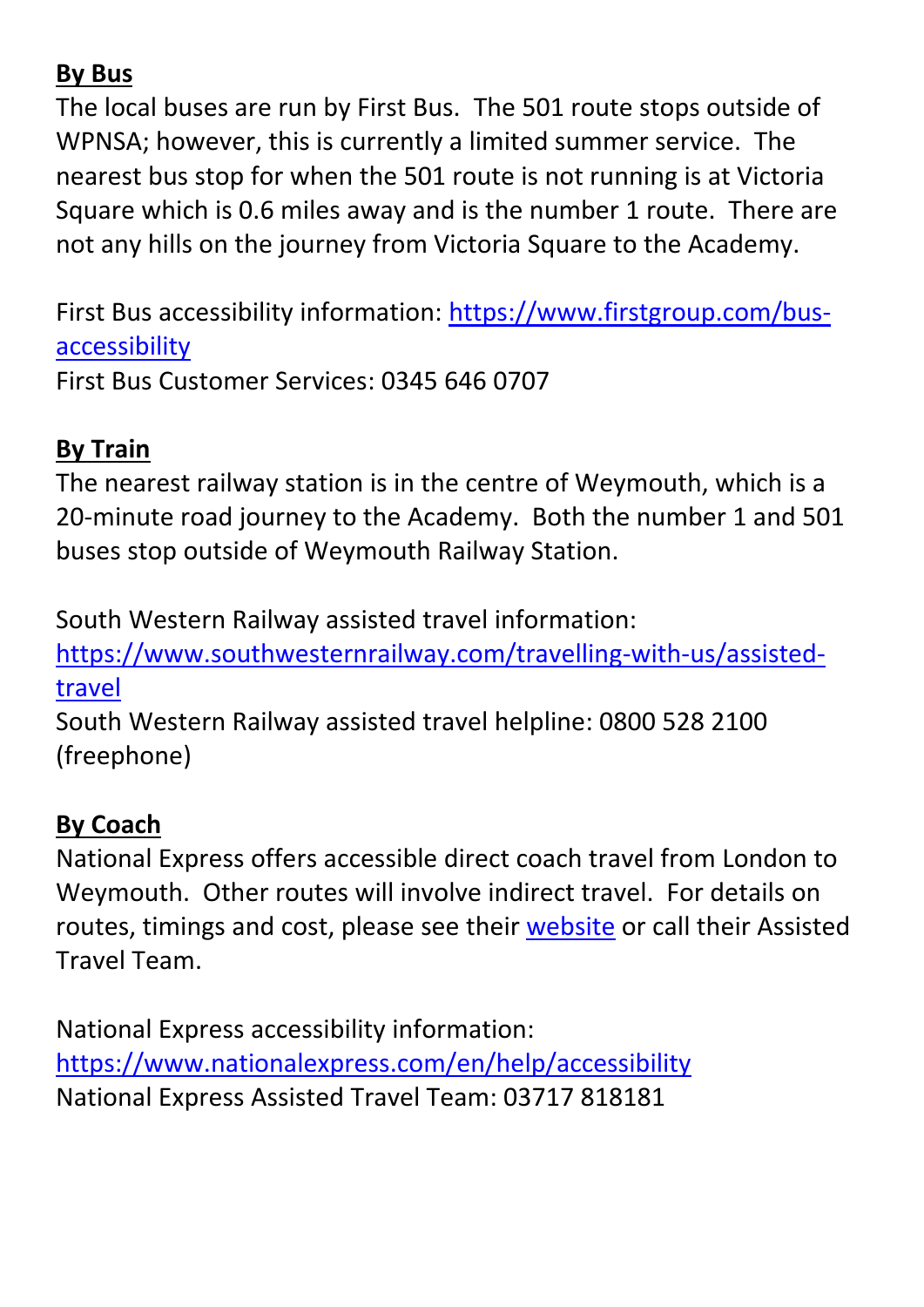#### **By Taxi**

The following taxi firms are able to provide accessible vehicles:

Weyline Taxis, Weymouth, 01305 777777,<http://www.weyline.com/> Steve's Cabs Weymouth, 07791 534415

# **Accessible Local Accommodation**

#### **Visit Dorset Accommodation Information**

<https://www.visit-dorset.com/accommodation/accessible>

#### **RYA Portland House**

The Royal Yachting Association have Portland House which is a 10 minute walk to WPNSA (on flat ground). It has dedicated accessible rooms.

[https://www.rya.org.uk/contact-us/rya-portland](https://www.rya.org.uk/contact-us/rya-portland-house/Pages/hub.aspx)[house/Pages/hub.aspx](https://www.rya.org.uk/contact-us/rya-portland-house/Pages/hub.aspx)

#### **Waterside Holiday Group**

The Waterside Holiday Group have accessible caravans. There are three at Chesil Vista which is a five-minute drive from WPNSA and five at Waterside Holiday Park & Spa.

For more information please see:

<https://www.watersideholidaygroup.co.uk/accessibility/>

# **Cafeteria**

Our cafeteria is open daily to the general public. It is on the first floor of the building, but there are two lifts for access. The cafeteria staff are happy to assist with any orders and we have a large print menu available. Please ask the staff for a copy.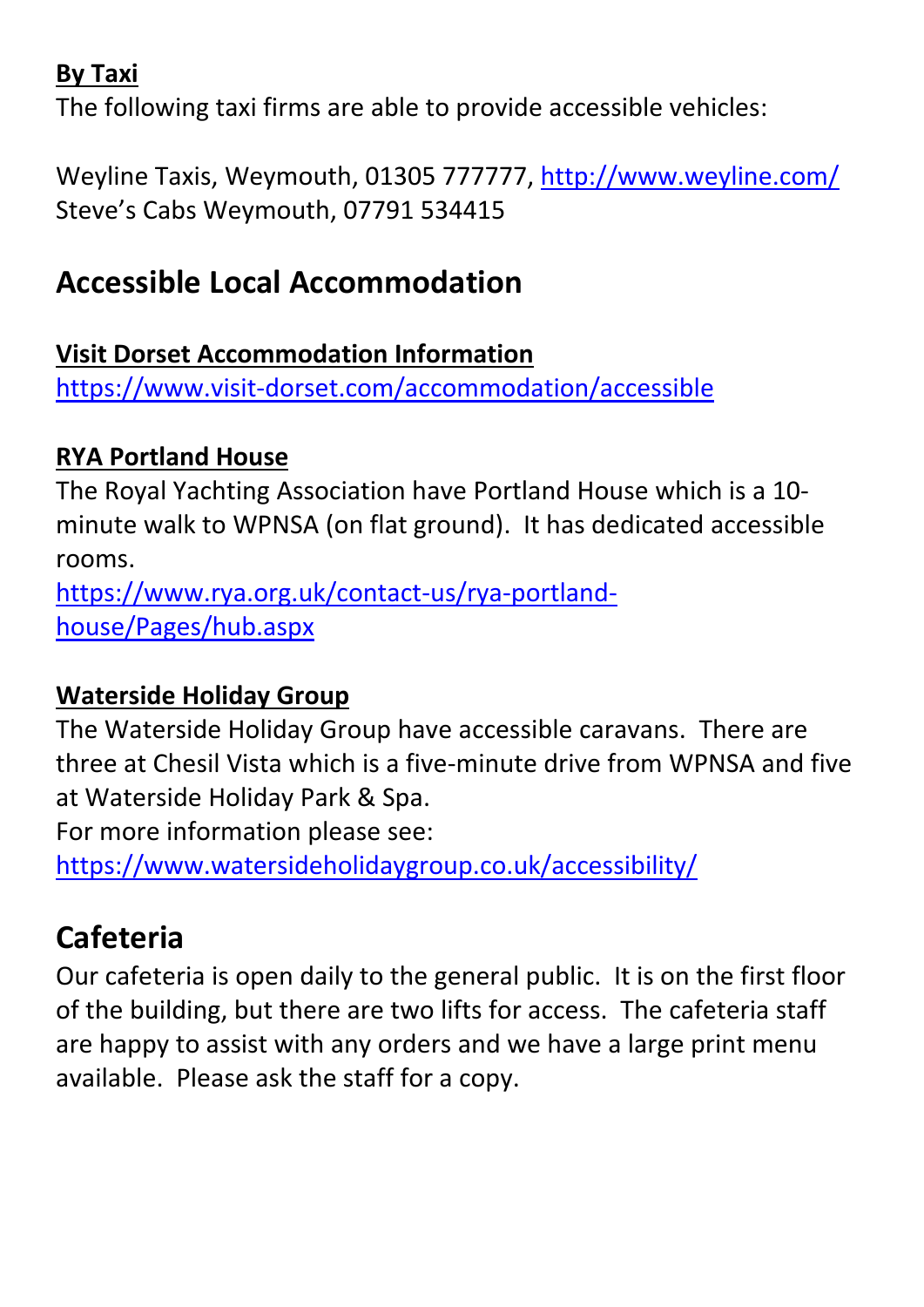### **Assistance Dogs**

Assistance dogs are welcome everywhere onsite; however, we do ask that they are kept on a lead at all times. Water bowls are provided for dogs. We do ask that any mess is cleared up; if you need assistance with this please ask a member of staff. WPNSA is adjacent to Hamm Beach which has no restriction on dogs being on the lead, however, the ground is uneven. For other places to walk your dog locally, please ask at Reception or any member of staff would be happy to find out for you.

### **Accessible Sailing**

One of the Academy's onsite partners is Chesil Sailability. It offers opportunities for all to have access to sailing. For more information, please see the Chesil [Sailability](https://www.wpnsa.org.uk/chesil-sailability) page on our website.

For information on access to sailing in other areas of the UK, please see the Royal Yachting Association's Sailability programme webpage: <https://www.rya.org.uk/programmes/rya-sailability/Pages/hub.aspx> **Euan's Guide**

WPNSA is registered on Euan's Guide: [https://www.euansguide.com/venues/weymouth-and-portland](https://www.euansguide.com/venues/weymouth-and-portland-national-sailing-academy-portland-10804)[national-sailing-academy-portland-10804](https://www.euansguide.com/venues/weymouth-and-portland-national-sailing-academy-portland-10804)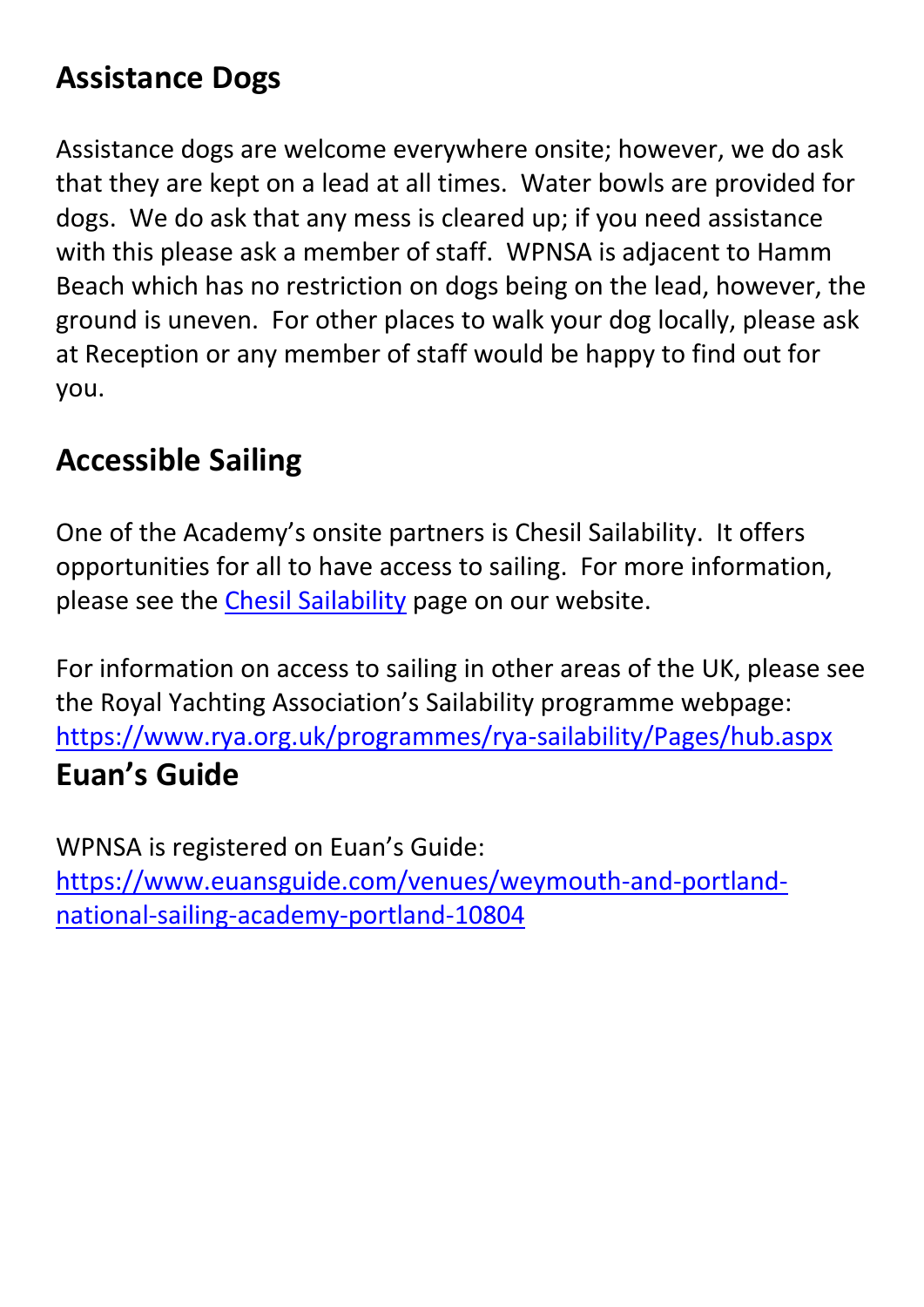# **Photos**

| View of the front of the<br>building from the car park<br>(where there are six blue<br>badge parking spaces). The<br>access is through the<br>automatic doors at the front. |
|-----------------------------------------------------------------------------------------------------------------------------------------------------------------------------|
| View of the back of the<br>building and the dinghy park<br>from the water                                                                                                   |
| Toilet in one of our<br>accessible changing rooms                                                                                                                           |
| Shower in one of our<br>accessible changing rooms                                                                                                                           |
| We have a personal hoist.<br>Please ask Reception for it<br>and they will move it to<br>where required.                                                                     |